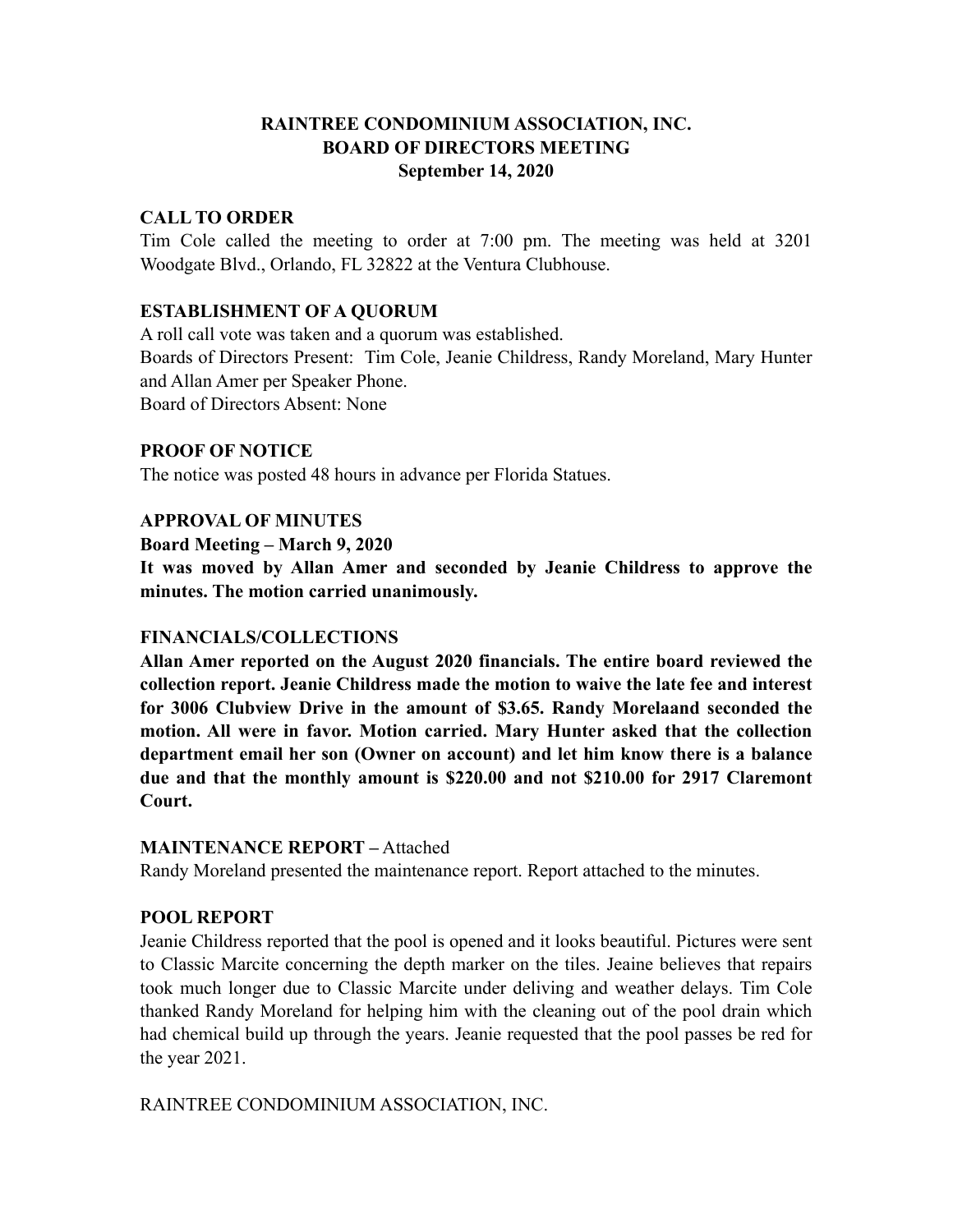September 14, 2020, Page 1

### **NEIGHBORHOOD WATCH**

Jeanie reported that security is not doing their job. There are several cars without stickers on property. In addition there is a white van that has advertising on it. In addition, Tim's reader card was turned off for no reason.

# **LANDSCAPING COMMITTEE**

No report given.

### **OLD BUSINESS**

### **POOL GATE CARD READER UPDATE**

Tom Rawson will be back in October and will give an update.

#### **NEW BUSINESS**

#### **RATIFY EMAIL VOTE FOR POOL RESUFACING**

**Tim Cole made the motion to approve the bid from Classic Marcite Inc for \$14,350.00 for the resurface of the Raintree Pool with Quartz Aggregate standard color, With New none skid step tile to meet code, New parameter single row on waterline -non skid tile, Place new Cross brace ladders. all labor and material.**

**\$11,068.11 to come out of the Reserves account, \$3,281.89 to be paid out of the operating account. for a total of \$14,350.00 . \$3,281.89 to be paid back to the operating from the pool reserve account before end of the 2020 year.**

#### **Allan Amer seconded the motion. All were in favor. Motion carried.**

#### DISCUSSION ON MAINTENANCE MAN

Pete was hired by Ventura Village as well so that between Raintree and Ventura Village he will be able to work a 40 hour week. Ventura Village will use him on Monday's and Tuesday's and Raintree will have him Wednesday through Friday.

**Tim Cole made the motion to increase Pete's hourly wage from \$18.00 to \$20.00 starting January 1, 2021. Pete will also receive 10 days of PTO time a year. The first six months he may use up to five days and then the following 6 months he may use the remaining days. Pete must give a 24 hour notice. Randy Moreland seconded the motion. All were in favor. Motion carried.**

### **6204 SUNNYVALE DRIVE ROOF REPAIR AND BUILDING PROPOSAL**

**The Board reviewed both the building reroof proposal and the proposal to just repair 6204 Sunnyvale Drive. Tim asked Katie to get a second proposal for just the repair from Alan's Roofing. The motion was made by Tim Cole to go ahead a**